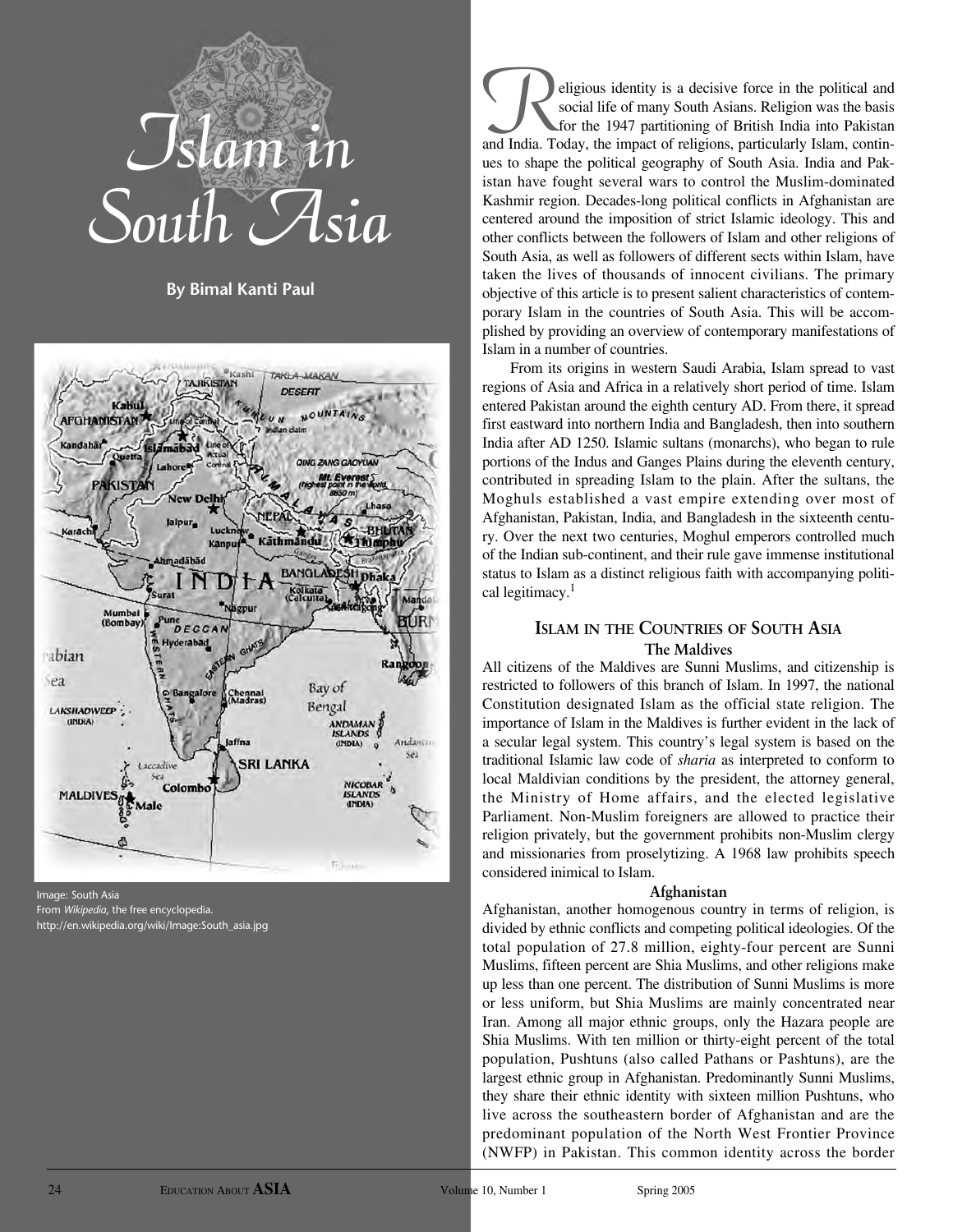*Pakistan's struggle to become a modern democratic Islamic republic has been the most difficult of all nations of South Asia. With support from both civilian and military governments, and from conservative religious leaders and landowners, Islamic fundamentalism has been growing in Pakistan.*

sustains a latent aspiration for a single nation of Pushtuns, a potential threat to the unity of Pakistan.2

Because of hostile geography, ethnic complexity, and the presence of religiously conservative feudal and tribal leadership, it has always been difficult for the people of Afghanistan to exist as one nation under a common legal system. However, this problem notwithstanding, a 1964 Constitution proclaimed that Islam is the "sacred religion." Not surprisingly, this did not prohibit the practice of other religions in Afghanistan. The political instability of the 1970s finally forced the former Soviet Union to invade Afghanistan in 1979. Mujahideen (strugglers), a coalition of Islamic fundamentalist groups, were involved in guerrilla warfare to oust the Soviet forces. Strengthened by rising Islamic-fundamentalist zeal, encouraged by Pakistan, Iran, and Saudi Arabia, and financed and armed by the United States, the Mujahideen forces were successful in overthrowing the pro-communist government of Afghanistan in 1992.

Responding to the armed conflict, an estimated three million refugees entered Pakistan and two million fled to Iran. In Pakistan refugees were housed in camps, most located near the border. The war, however, continued among Afghan factions, particularly between Mujahideen and the Taliban (seekers of religious knowledge). The Taliban, a Pushtun-dominated ultra-conservative Islamic group, is largely made up of uneducated young refugees. Backed by Saudi Arabia and Pakistan, this group seized two-thirds of the country in 1996 and gained total control of Afghanistan in September 2001. The Taliban government immediately imposed a strict code of Islamic law in the regions under its control, prohibiting music, movies, and television on religious grounds, and freedom of religion was severely restricted.

Most severely oppressed by the Taliban rule were women, who were deprived of job and educational opportunities. Girls' schools were closed and women were not allowed on the streets. The former Afghan culture had denied education to ninety-five percent of its women. The Taliban denied it to the remaining five percent. Severe punishment was inflicted on barbers who cut women's hair in the style of Western infidels. The situation has been improving since the Taliban was forced from power in 2002, but the biggest challenge is to modernize the country in ways that do not conflict with Islamic principles.

### **Pakistan**

Pakistan was created in 1947 by partitioning British India to protect the freedom and cultural integrity of Muslims in the subcontinent. This division created two wings of Pakistan: a smaller but more populous East Pakistan (now Bangladesh), and a larger, dominant West Pakistan (now Pakistan). These two wings were separated by nearly a thousand miles of Indian territory. However, within less than a quarter century, the Muslims of East Pakistan engaged in a war of liberation against the Islamic Republic of Pakistan to gain independence in 1971. This made Pakistan more homogeneous because the new nation of Bangladesh contained higher percentages of religious

minorities. Muslims account for ninety-seven percent of Pakistan's total population. The remaining three percent are mostly Christians and Hindus. Of the Muslims, seventy-seven percent belong to the Sunni tradition, the remainder are mostly Shia with a small number of Ahmadiyas.

From the very beginning Pakistan was confronted with a lack of effective leadership. Unfortunately, Muhammad Ali Jinnah, the father of the nation, died after thirteen months of independence. Liaquat Ali Khan became his successor and was assassinated in 1951. The country is still struggling not only politically, but also ideologically; Pakistan's struggle to become a modern democratic Islamic republic has been the most difficult of all nations of South Asia. With support from both civilian and military governments, and from conservative religious leaders and landowners, Islamic fundamentalism has been growing in Pakistan. As a consequence, the country's interfaith and intra-faith conflicts pose serious threats for social, political, and economic development.

Although religion has always exerted a powerful influence on the politics and life of Pakistanis, an intense Islamization process began during General Zia's regime in 1977. Zia's consolidation of power in Pakistan coincided with the collapse of the reign of the Shah of Iran, the rise of Saudi Arabia as a power in the Middle East, and the Soviet invasion of Afghanistan. All these events contributed to the rise and even acceleration of extreme Islamic fundamentalism in many Muslim countries, including Pakistan. During Zia's regime, Ahmadiyas were declared non-Muslim and the army was Islamized to its greatest extent.<sup>3</sup> The Ahmadiya sect was founded in the late nineteenth century in Pakistan with the professed goal of reviving Islam by stressing non-violence and tolerance.

With generous support from local communities and Saudibased international Islamic charities, numerous Islamic schools, or madrasas, mushroomed throughout Pakistan during Zia's regime. Madrasas are often considered a breeding ground for religious extremism. The Taliban was born in similar madrasas in Pakistan's NWFP and in Afghan refugee camps, where they promoted a new radical and extremely militant model for "Islamic revolution."

Since the 1980s, the number of violent incidents against Christians, Hindus, Shias, and Ahmadiyas has increased significantly. The imposition of the religiously sanctioned "Hudood" Ordinance and blasphemy laws, which were made more stringent through legislation undertaken during 1980–1991, left Muslims in Pakistan more intolerant towards non-Muslims as well as toward women. These laws have been used to persecute minorities and even Muslims for alleged violations of Islamic law. The UN Commission on Human Rights reminded Pakistan that blasphemy laws over the years have resulted in religious intolerance and violence against Christians, Hindus, and members of the Ahmadiya community. The UN Commission called upon Pakistan to repeal all discriminatory laws and to ratify its unratified human rights treaties.4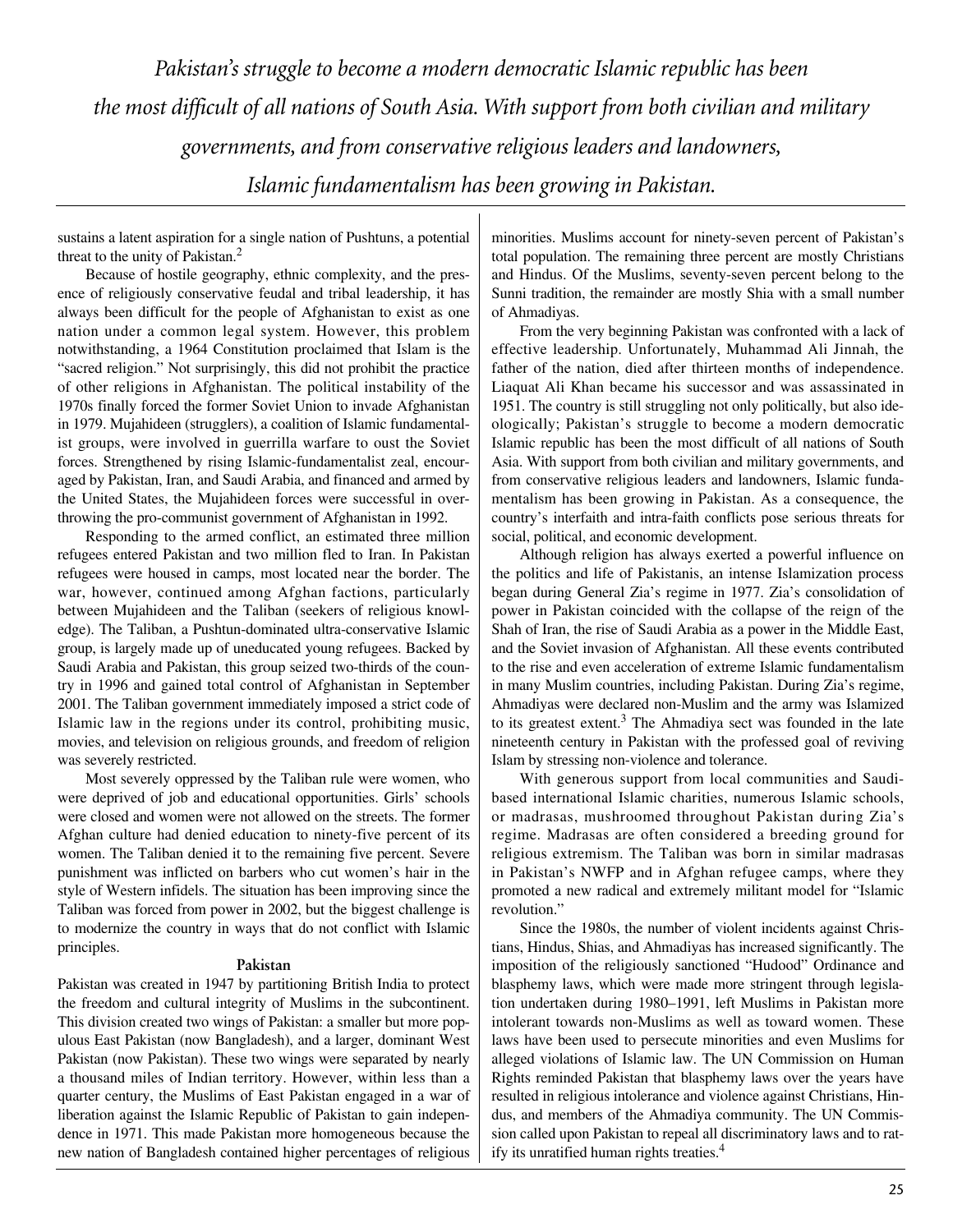*All political parties in power in Bangladesh since independence seem to use Islam as a political weapon in the interest of their own survival and preservation of dominance. They have used religion to cover up their inability to control lawlessness, improve economic conditions, and to divert public attention away from these problems.* 

Along with religious minorities and minor sects, development has also become the victim of rising fundamentalism. A World Bank report identified the fertility rate among women to be sixty-five percent higher, infant mortality thirty percent higher, and literacy twenty-five percent lower in Pakistan than the average of the world's poorer nations.5 More upsetting is the fact that female literacy is half that of men, reflecting the traditional expectation of female subservience and seclusion in Islamic society. General Zia affirmed this attitude as national policy when making his commitment to Islamization in 1983.

Almost all civil and military government leaders in Pakistan, particularly General Zia and later Nawaz Sharif, found it politically effective to place emphasis on the Islamization of the country in support of their rule. This not only diverted attention from increasing economic instability and other political issues, it also served to contain the potentially volatile force of religious fundamentalism as a threat to stability in the country. Pakistan needs to progress economically, politically, and socially, while remaining genuinely faithful to the teachings of Islam and by not using Islam to attain political objectives.

# **Bangladesh**

Bangladesh is the most diversified country—from a religious point of view—among all Muslim-dominated countries of South Asia. Muslims constitute eighty-seven percent of its population, with an overwhelming majority of Sunni Muslims. Small populations of Shia Muslims and Ahmadiyas number less than 100,000 for each faith. With twelve percent of the total population, Hindus are the largest minority in Bangladesh, followed by Buddhists and Christians, who form the remainder of the population. Although constitutionally Bangladesh is a Muslim state and began as such with the partition of India in 1947, until recently the country has been more tolerant of those who follow faiths other than Islam.

Exactly one year after independence, December 16, 1972, Bangladesh accepted a constitution based on four fundamental principles: nationalism, democracy, secularism, and socialism. This restricted all religious parties from being directly involved in national politics. All Islamic parties opposed the war for independence and collaborated with the Pakistan government in 1971. Additionally, the 1972 Constitution prescribed certain measures for implementing secularism, such as no political recognition of any religion by the state, the elimination of exploitation of religion for political ends, and barring discrimination on religious grounds.

The military takeover that occurred on August 15, 1975, and resultant demise of the authoritarian Awami League (AL) government, ushered in a new era of Bangladeshi political and religious history.6 The new military government first suspended the Constitution, then amended it, dropping secularism and socialism in 1977, and replacing these principles with "total faith in Allah" and "social justice." It is often argued that these measures were undertaken to curb the alarming growth of Islamic fundamentalism.<sup>7</sup> Ahamed and Nazneen claim that vigorous efforts have been made since 1977 to uphold and propagate the ideals and values of Islam.<sup>8</sup>

In 1988, the Constitution of Bangladesh was amended again to make Islam the state religion. The Islamization process that had begun after the 1975 coup was given legitimacy—initially by dropping two of the four founding principles from the Constitution, and by declaring Islam the state religion. This ideological swing helped strengthen ties with oil-rich Middle Eastern countries that became wealthy overnight following the hike in oil prices in the world market in the early 1970s. Saudi Arabia started channeling large amounts of aid to Islamic organizations, which encouraged the growth and strengthening of pro-Islamic feeling in Bangladesh. With funds donated by the Middle Eastern countries, particularly Saudi Arabia, numerous madrasahs were established throughout the country. It is claimed that religious-based parties and Islamic militants spread their network to the madrasas, where they recruit cadres.<sup>9</sup>

Similar to madrasahs, the number of mosques in Bangladesh has increased significantly. Both domestic and external aid helped in the construction of new mosques and the extension, repair, and/or beautification of old ones. These mosques have always played an important role in propagation, spread, and establishment of social reforms and services in line with the principles of the *Qur'an* and *Sunnah* (record of Muhammad's teachings). A number of socio-religious and cultural organizations have been working to promote the Islamization of Bangladeshi society; several of them have found new converts through their network of service delivery systems and welfare projects.

All political parties in power in Bangladesh since independence seem to use Islam as a political weapon in the interest of their own survival and preservation of dominance. They have used religion to cover up their inability to control lawlessness, improve economic conditions, and to divert public attention away from these problems. Even the first AL government was sensitive to the Muslim consciousness of the majority of its citizens.

A careful analysis of recent events suggests that Islamic militancy has been growing in the country, reflected in increased attacks against religious minorities, particularly Hindus; bomb attacks on cultural functions, cinema halls, and mazars; and burning of Hindu temples and Christian churches. Additionally, there is strong pressure from extreme Islamic groups for declaring the Ahmadiyas non-Muslims.

Although Sufis played an important role in the expansion of Islam in Bangladesh, the Islamic radicals believe that worshipping at Sufi shrines amounts to idolatry. Unfortunately, in most cases, the government has failed to bring charges against attacks on the above targets. If the government ignores these attacks and does not take proper action, the long-held tradition of living peacefully with people of other religions while glorifying one's own will be history. At the